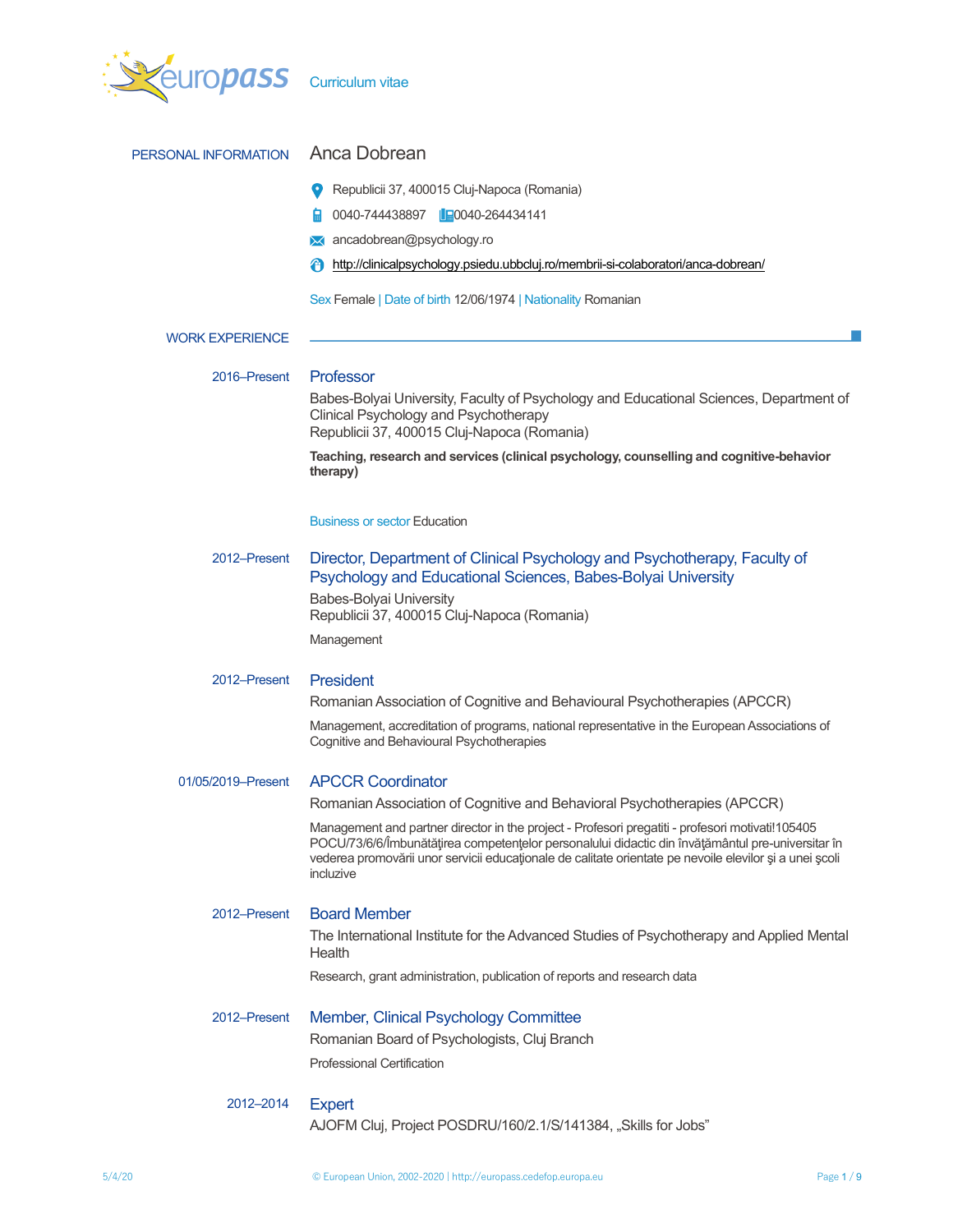# EDUCATION AND TRAINING

| 2013-Present           | Doctor Habil.<br>Babes-Bolyai University, Cluj-Napoca (Romania)<br>Hablitation thesis on Evidence based assessment of child and adolescent cognitive development |                 |                |  |  |
|------------------------|------------------------------------------------------------------------------------------------------------------------------------------------------------------|-----------------|----------------|--|--|
|                        | and emotional and behavioural problems,                                                                                                                          |                 |                |  |  |
| 2006-2007              | <b>Postdoctoral Researcher</b>                                                                                                                                   |                 |                |  |  |
|                        | The International Institute for the Advanced Studies of Psychotherapy and Applied Mental<br>Health, Babes-Bolyai University                                      |                 |                |  |  |
|                        | Evidence based assessment and intervention in child and adolescent mental health                                                                                 |                 |                |  |  |
| 2005-2008              | <b>Rational Emotive and Cognitive Behavioral Psychotherapy</b><br>Certification                                                                                  |                 |                |  |  |
|                        | Asociația de Psihoterapii Cognitive și Comportamentale (APCCR), Cluj-Napoca (Romania)                                                                            |                 |                |  |  |
|                        | Cognitive Behavioral Psychotherapy                                                                                                                               |                 |                |  |  |
| 1998-2004              | Doctor in Psychology                                                                                                                                             |                 |                |  |  |
|                        | <b>Babes-Bolyai University</b>                                                                                                                                   |                 |                |  |  |
|                        | Title of the thesis: Assessment of ADHD in preschoolers                                                                                                          |                 |                |  |  |
| 1997-1998              | <b>Master Diploma</b>                                                                                                                                            |                 |                |  |  |
|                        | Grenoble II University, Grenoble (France)<br>Diplome d'etudes approfondies (Diplôme Universitaire)                                                               |                 |                |  |  |
|                        |                                                                                                                                                                  |                 |                |  |  |
|                        | Program: Social and Cognitive Psychology                                                                                                                         |                 |                |  |  |
| 1993-1997              | Licence in Psychology                                                                                                                                            |                 |                |  |  |
|                        | Faculty of History and Philosophy, Babes-Bolyai University                                                                                                       |                 |                |  |  |
|                        | Psychology Diploma (University level)                                                                                                                            |                 |                |  |  |
| 1988-1993              | <b>Baccalaureate Diploma</b>                                                                                                                                     |                 |                |  |  |
|                        | Pedagogic High-school "Iosif-Vulcan", Oradea (Romania)                                                                                                           |                 |                |  |  |
| <b>PERSONAL SKILLS</b> |                                                                                                                                                                  |                 |                |  |  |
| Mother tongue(s)       | Romanian                                                                                                                                                         |                 |                |  |  |
|                        |                                                                                                                                                                  |                 |                |  |  |
| Foreign language(s)    | <b>UNDERSTANDING</b>                                                                                                                                             | <b>SPEAKING</b> | <b>WRITING</b> |  |  |
|                        |                                                                                                                                                                  |                 |                |  |  |

|         | Listening                                                                                | Reading | Spoken interaction | Spoken production |  |  |
|---------|------------------------------------------------------------------------------------------|---------|--------------------|-------------------|--|--|
| Enalish |                                                                                          |         |                    |                   |  |  |
| French  |                                                                                          |         |                    | R2                |  |  |
|         | Levels: A1 and A2: Basic user - B1 and B2: Independent user - C1 and C2: Proficient user |         |                    |                   |  |  |

Common European Framework of Reference for Languages - Self-assessment grid

Driving licence B

П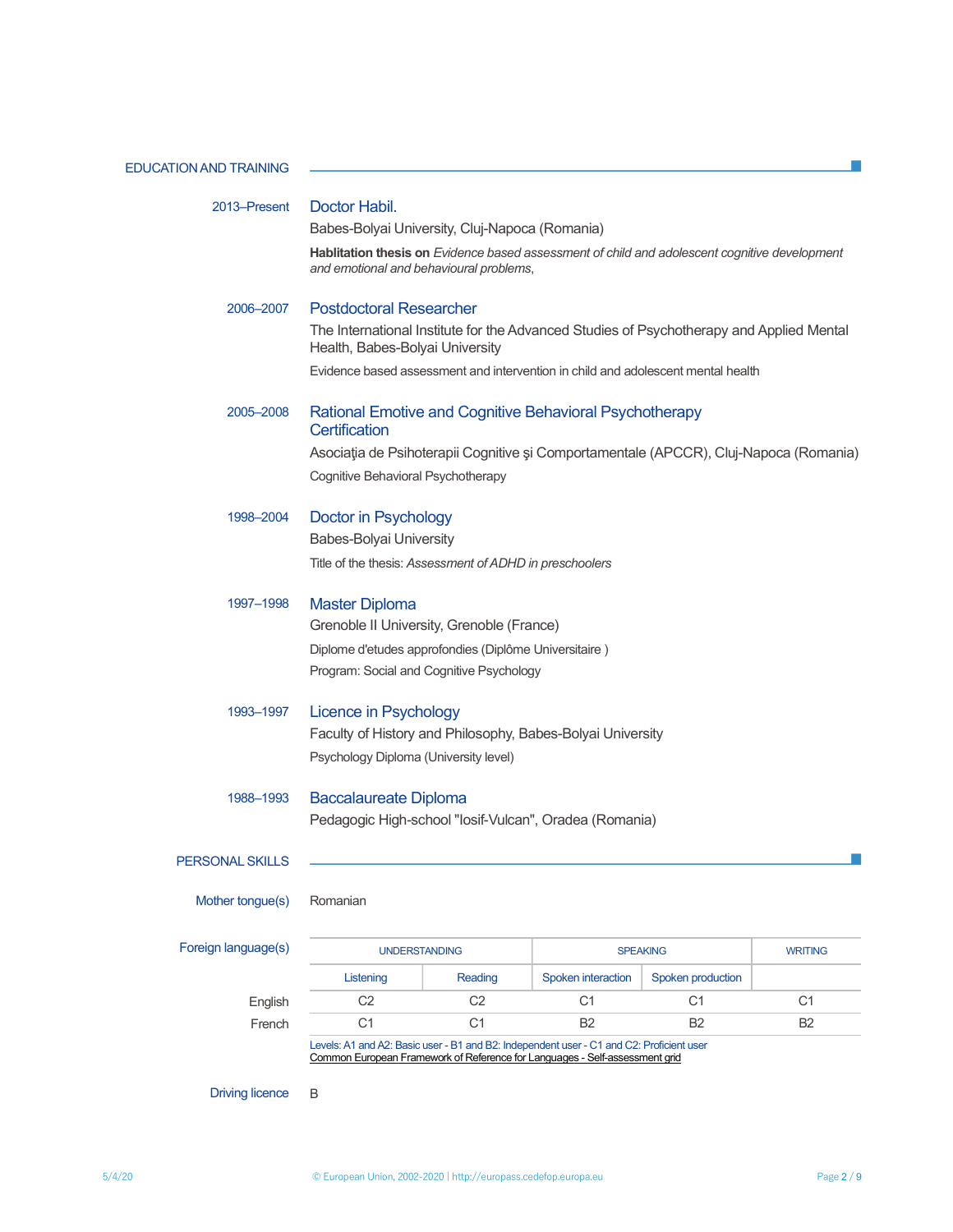

### ADDITIONAL INFORMATION

#### Publications Web of Science (31.03.2020)

| Number of Citattions Web of Science: | 1437 |
|--------------------------------------|------|
| Hirsch index:                        | 15   |
| .                                    |      |

### International papers indexed in Web of Science

## 2020

1. Balan, R., Dobrean, A., Balazsi, R., Parada, H. R., Predescu, E. (2020). The Adolescent Peer Relations Instrument: Bully/Target Measurement invariance across gender, age and clinical status, Journal of Interpersonal Violence, (accepted)

2. Păsărelu, C. R, Dobrean, A., Anderson, G. (2020), Attention-Deficit/ Hyperactivity Disorder Mobile Apps: a Systematic Review, Journal of Medical Informatics, accepted

3. David, D. O., Costescu, C. A., Matu, S., Szentagotai, A., & Dobrean, A. (2020). Effects of a Robot-Enhanced Intervention for Children With ASD on Teaching Turn-Taking Skills. Journal of Educational Computing Research, 0735633119830344.

4. Ivanova, M. Y., Achenbach, T. M., Rescorla, L. A., Turner, L. V., Dumas, J. A., Almeida, V., Dobrean, A... & Capps, J. W. (2020). The generalizability of Older Adult Self‐Report (OASR) syndromes of psychopathology across 20 societies. International Journal of Geriatric Psychiatry.

Kulcsar, V., Dobrean, A., & Gati, I. (2020). Challenges and difficulties in career decision making: Their causes, and their effects on the process and the decision. Journal of Vocational Behavior, 103346.(IF 3.38)

6. Kulcsár, V., Dobrean, A., & Balázsi, R. (2020). Does it Matter If I Am a Worrier? The Effect of Worry as a Moderator between Career Decision-Making Difficulties and Negative Dysfunctional Emotions. Journal of Youth and Adolescence, 1-16.(IF 3.26)

#### 2019

7. Dobrean, A., Păsărelu, C. R., Balazsi, R., & Predescu, E. (2019). Measurement Invariance of the ADHD Rating Scale–IV Home and School Versions Across Age, Gender, Clinical Status, and Informant. Assessment, 1073191119858421.(IF 3.19)

8. Robe, A., Dobrean, A., Cristea, I. A., Păsărelu, C. R., & Predescu, E. (2019). Attention-Deficit/Hyperactivity Disorder and task-related heart rate variability: a systematic review and metaanalysis. Neuroscience & Biobehavioral Reviews. (IF 8.01)

9. Georgescu, R., Fodor, L. A., Dobrean, A., & Cristea, I. A. (2019). Psychological interventions using virtual reality for pain associated with medical procedures: a systematic review and metaanalysis. Psychological medicine, 1-13.

10. Ivanova, M. Y., Achenbach, T. M., Rescorla, L. A., Guo, J., Althoff, R. R., Kan, K. J., Dobrean, A, … & da Rocha, M. M. (2019). Testing syndromes of psychopathology in parent and youth ratings across societies. Journal of Clinical Child & Adolescent Psychology, 48(4), 596-609.

11. Rescorla, L. A., Blumenfeld, M. C., Ivanova, M. Y., Achenbach, T. M., & International ASEBA Consortium. (2019). International comparisons of the dysregulation profile based on reports by parents, adolescents, and teachers. Journal of Clinical Child & Adolescent Psychology, 48(6), 866-880.

12. Rescorla, L. A., Given, C., Glynn, S., Ivanova, M. Y., Achenbach, T. M. & International ASEBA Consortium . (2019). International comparisons of autism spectrum disorder behaviors in preschoolers rated by parents and caregivers/teachers. Autism, 1362361319839151. 13. Rescorla, L. A., Genaro, B., Ivanova, M. Y., & International ASEBA Consortium. (2019). International Comparisons of Emotionally Reactive Problems in Preschoolers: CBCL/1½–5 Findings from 21 Societies. Journal of Clinical Child & Adolescent Psychology, 1-14.

14. . Rescorla, L. A., Althoff, R. R., Ivanova, M. Y., & Achenbach, T. M. & International ASEBA Consortium (2019). Effects of society and culture on parents' ratings of children's mental health problems in 45 societies. European Child & Adolescent Psychiatry, 1-9. Rescorla, L. A.,

15. Adams, A., Ivanova, M. Y., & International ASEBA Consortium. (2019). The CBCL/1½-5's DSM-ASD Scale: Confirmatory Factor Analyses Across 24 Societies. Journal of autism and developmental disorders.

## 2018

16. Balan, R., Dobrean, A., & Balazsi, R. (2018). Indirect effects of parental and peer attachment on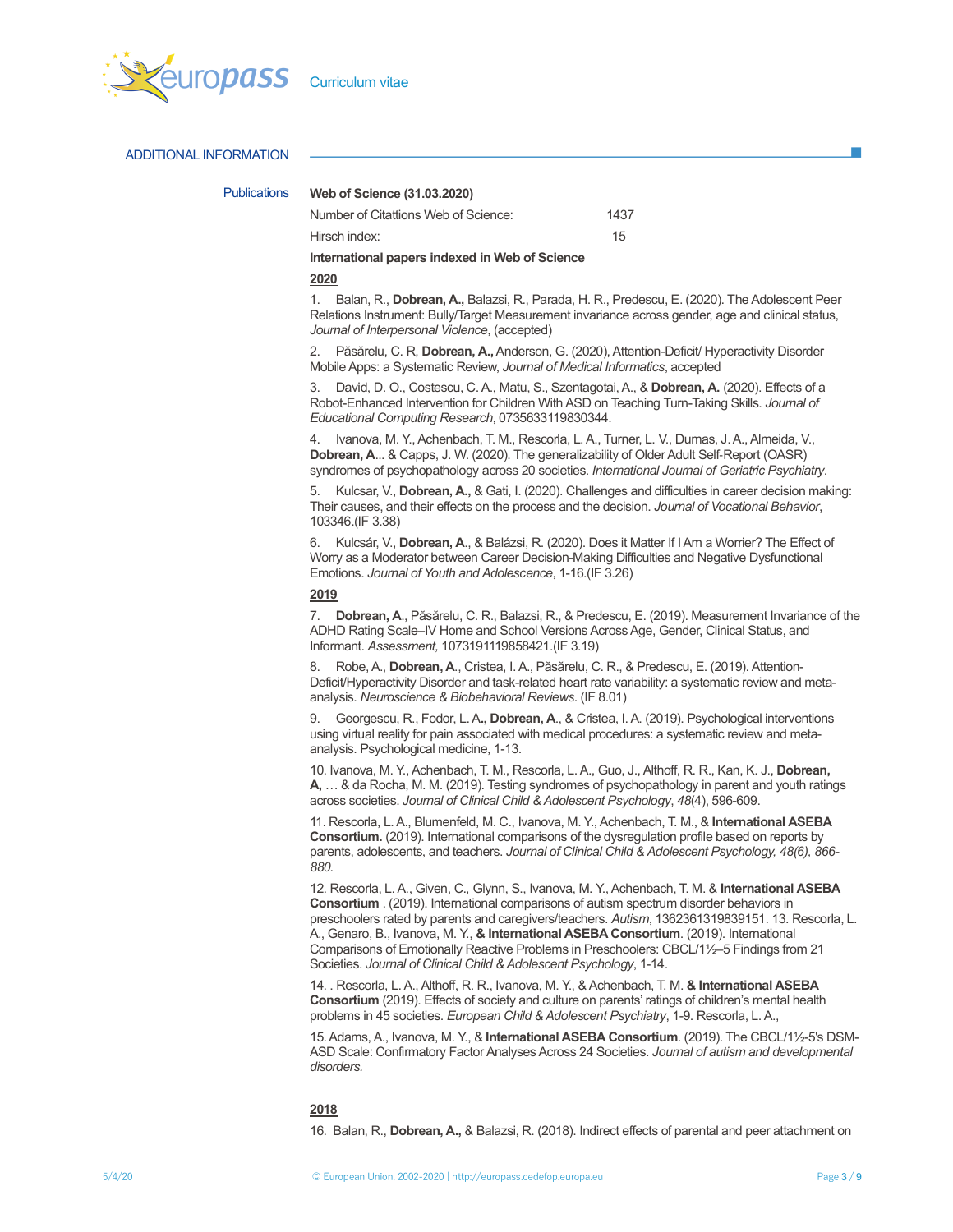bullying and victimization among adolescents: The role of negative automatic thoughts. Aggressive behavior; 44:561–570.

17. Păsărelu, C. R., & Dobrean, A. (2018). A video-based transdiagnostic REBT universal prevention program for internalizing problems in adolescents: study protocol of a cluster randomized controlled trial. BMC psychiatry, 18(1), 101.

18. David, D. O., Costescu, C. A., Matu, S., Szentagotai, A., & Dobrean, A. (2018). Developing Joint Attention for Children with Autism in Robot-Enhanced Therapy. International Journal of Social Robotics, 1-11.

19. Păsărelu, C. R., & Dobrean, A. (2018). An investigation of mediators for the relationship between parent mental health and adolescent problematic internet use: a cross-sectional study in Romanian adolescents. Journal of Evidence-Based Psychotherapies, 18(2), 97.

20. Georgescu, R., Dobrean, A., & Predescu, E. (2018). Benefits of cognitive restructuring, acceptance and distraction for pain intensity and pain tolerance. Journal of Evidence-Based Psychotherapies, 18(2).

## 2017

21. Balan, R., Dobrean, A., Roman, G. D., & Balazsi, R. (2017). Indirect Effects of Parenting Practices on Internalizing Problems among Adolescents: The Role of Expressive Suppression. Journal of Child and Family Studies, 26(1), 40-47.

22. Păsărelu, C. R., Dobrean, A., Balazsi, R., Predescu, E., Șipos, R., & Lupu, V. (2017). The Penn State Worry Questionnaire for Children: Age, Gender and Clinical Invariance. Child Psychiatry & Human Development, 48(3), 359-369.

23. Pasarelu, C. R., Dobrean, A., Balazsi, R., Podina, I. R., & Mogoase, C. (2017). INTERPRETATION BIASES IN THE INTERGENERATIONAL TRANSMISSION OF WORRY: A PATH ANALYSIS. Journal of Evidence-Based Psychotherapies, 17(1), 31.

24. Sucala, M., Cuijpers, P., Muench, F., Cardoș, R., Soflau, R., Dobrean, A., ... & David, D. (2017). Anxiety: There is an app for that. A systematic review of anxiety apps. Depression and anxiety.

## 2016

25. Pasarelu, C., Dobrean, A., Balazsi, R., Lupu, V., Predescu, E., Sipos, R., (2016). The Penn State Worry Questionnaire for Children: Age, Gender Clinical Invariance. Child Psychiatry and Human Development.

26. Podina, I. R., Mogoase, C., David, D., Szentagotai, A., & Dobrean, A. (2016). A Meta-Analysis on the Efficacy of Technology Mediated CBT for Anxious Children and Adolescents. Journal of Rational-Emotive & Cognitive-Behavior Therapy, 34(1), 31-50.

27. Iliescu, D., Ilie, A., Ispas, D., Dobrean, A., & Clinciu, A. I. (2016). Sex differences in intelligence: A multi-measure approach using nationally representative samples from Romania. Intelligence, 58, 54- 61.

## 2015

28. Burt, S. A., Rescorla, L. A., Achenbach, T. M., Ivanova, M. Y., Almqvist, F., Begovac, I., Dobrean, A... & Döpfner, M. (2015). The association between aggressive and non-aggressive antisocial problems as measured with the Achenbach System of Empirically Based Assessment: A study of 27,861 parent–adolescent dyads from 25 societies. Personality and Individual Differences,85, 86-92.

29. Dobrean, A., & Matu, S. (2015). Internationally Active, Visible, High Impact, and Eminent Romanian Psychologists. a Quantitative Analysis. Journal of Evidence-Based Psychotherapies, 15(1), 135.

30. Ivanova, M. Y., Achenbach, T. M., Rescorla, L. A., Turner, L. V., Ahmeti-Pronaj, A., Au, A.,Dobrean, A ... & Csemy, L. (2015). Syndromes of self-reported psychopathology for ages 18–59 in 29 societies. Journal of psychopathology and behavioral assessment, 37(2), 171-183.

31. Szentágotai-Tătar, A., Chiș, A., Vulturar, R., Dobrean, A., Cândea, D. M., & Miu, A. C. (2015). Shame and Guilt-Proneness in Adolescents: Gene-Environment Interactions. PloS one, 10(7), e0134716.

## 2014

32. Butean, I., Costescu, C., & Dobrean, A. (2014). Differences between empathic responses in children with autism spectrum disorder and typically developing children. Journal of Evidence-Based Psychotherapies, 14(2).

33. David, O. A., David, D., & Dobrean, A. (2014). Efficacy of the Rational Positive Parenting Program for Child Externalizing Behavior: Can an Emotion-Regulation Enhanced Cognitive-Behavioral Parent Program Be More Effective Than a Standard One?. Journal of Evidence-Based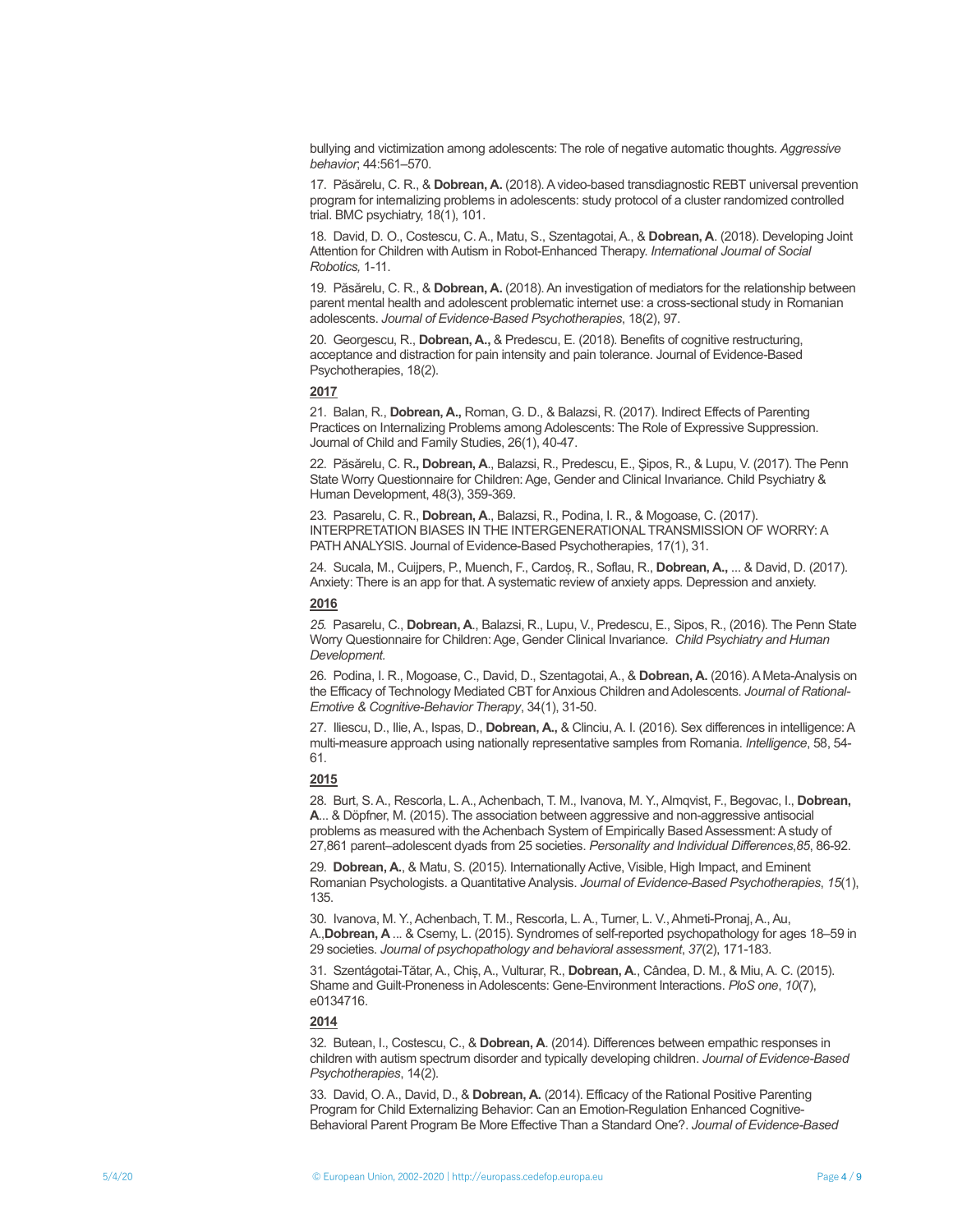

Psychotherapies, 14(2), 159.

34. Miron, M. D., & Dobrean, A. (2014). "What is this, which i see?" a preliminary investigation of visual-spatial processing in romanian children with low IQ, learning and reading disorders. Journal of Evidence-Based Psychotherapies, 14(1).

35. Rescorla, L. A., Bochicchio, L., Achenbach, T. M., Ivanova, M. Y., Almqvist, F., Begovac, I., Dobrean, A.,... & Verhulst, F. C. (2014). Parent–Teacher Agreement on Children's Problems in 21 Societies. Journal of Clinical Child & Adolescent Psychology, 43(4), 627-642.

36. Shahini, M., Rescorla, L. A., Ahmeti, A. P., Begovac, I., Dobrean, A., Markovıć, J., ... & Zukauskiene, R. (2014). Parent-reported behavioural and emotional problems in Albanian Kosovar children. Epidemiology and Psychiatric Science, 4, 1-8.

## 2013

37. Mogoase, C., Podină, I. R., Sucală, M., & Dobrean, A. (2013). Evaluating the unique contribution of irrational beliefs and negative bias interpretations in predicting child anxiety: implications for cognitive bias modification interventions. Journal of Cognitive and Behavioral Psychotherapies, (13).

38. Predescu, E., Şipos, R., Dobrean, A., & Micluția, I. (2013). The discriminative power of the cbcl 1.5-5 between autism spectrum disorders and other psychiatric disorders. Journal of Cognitive & Behavioral Psychotherapies, 13(1).

39. Podină, I. R., Mogoașe, C., & Dobrean, A. (2013). Intergenerational transmission of anxiety: evidence for the mediating role of the negative interpretation bias. Journal of Cognitive and Behavioral Psychotherapies, (13), 309-320.

40. Rescorla, L. A., Ginzburg, S., Achenbach, T. M., Ivanova, M. Y., Almqvist, F., Begovac, I., Dobrean, A. ... & Verhulst, F. C. (2013). Cross-informant agreement between parent-reported and adolescent self-reported problems in 25 societies. Journal of Clinical Child & Adolescent Psychology, 42(2), 262-273.

## 2012

41. Tulbure, B., Szentagotai, A., Dobrean, A., David, D. (2012). Evidence based clinical assessment of child and adolescent social phobia: A critical review of rating scales. Child Psychiatry and Human Development.

42. Rescorla, LA, Achenbach, TM, Ivanova, MY,; Bilenberg, N,; Bjarnadottir, G,; Denner, S; Dias, P ; Dobrean, A. ; Dopfner, M et al. (2012). Behavioral/emotional problems of preschoolers: Caregiver/teacher reports from 15 societies. Journal of Emotional and Behavioral Disorders, 20, 1-14.

## 2011

43. Rescorla, L.A., Achenbach, T.M., Ivanova M.Y., Harder, V.S, Otten L, Bilenberg, N., Bjarnadottir. G., Capron, C., De Pauw S.S., Dias, P., Dobrean A. et. al. (2011). International Comparisons of Behavioral and Emotional Problems in Preschool Children: Parents' Reports From 24 Societies. Journal of Clinical Child And Adolescent Psychology. Volume: 40, 3, 456-467.

## 2010

44. Sucală, M., Stefan, S., Macavei, B., Dobrean, A., Bolno, J., Mironiuc, I. A., ... & David, D. (2010). Residual limb pain and distress in amputated patients. A brief report. Journal of Cognitive & Behavioral Psychotherapies, 10(2).

45. Ivanova, M., Achenbach, T.M., Rescorla, ... Dobrean, A., Döpfner, M., et al (2010). Preschool Psychopathology Reported By Parents in 23 Societies, Journal of the American Academy of Child and Adolescent Psychiatry,49, 12, 1215-1224.

#### 2009

46. Anton, R., Opris, D., Dobrean, A., David., D., Rizzo, A. (2009). Virtual reality in the rehabilitation of Attention Deficit - Hyperactivity Disorder. Journal of Cognitive and Behavioral Psychotherapies, vol IX, no 2, 235-246.

## 2007

47. Ivanova, M., Dobrean, A., Dopfner, M., Erol, et al., (2007). Testing the 8-syndrome structure of the child behavior checklist in 30 societies, Journal of Clinical Child and Adolescent Psychology, 36  $(3), 405 - 417.$ 

48. Rescorla, L., Achenbach, T. M., Ivanova, M., Dumenci, L., A., ...Domuta, A., Döpfner, M., Erol, N., et al., (2007). Epidemiological Comparisons of Problems and Positive Qualities Reported by Adolescents in 24 Cultures, Journal of Consulting and Clinical Psychology, 75, 2, 351 – 358.

49. Rescorla, L., Achenbach, Th., Ivanova, M., Dumenci, L., Dobrean, A., Döpfner, M., Erol, N., et al., (2007). Behavioral and Emotional Problems Reported by Parents of Children Ages 6 to 16 in 31 Societies. Journal of Emotional and Behavioral Disorders, 13 , 2007, 130 – 142.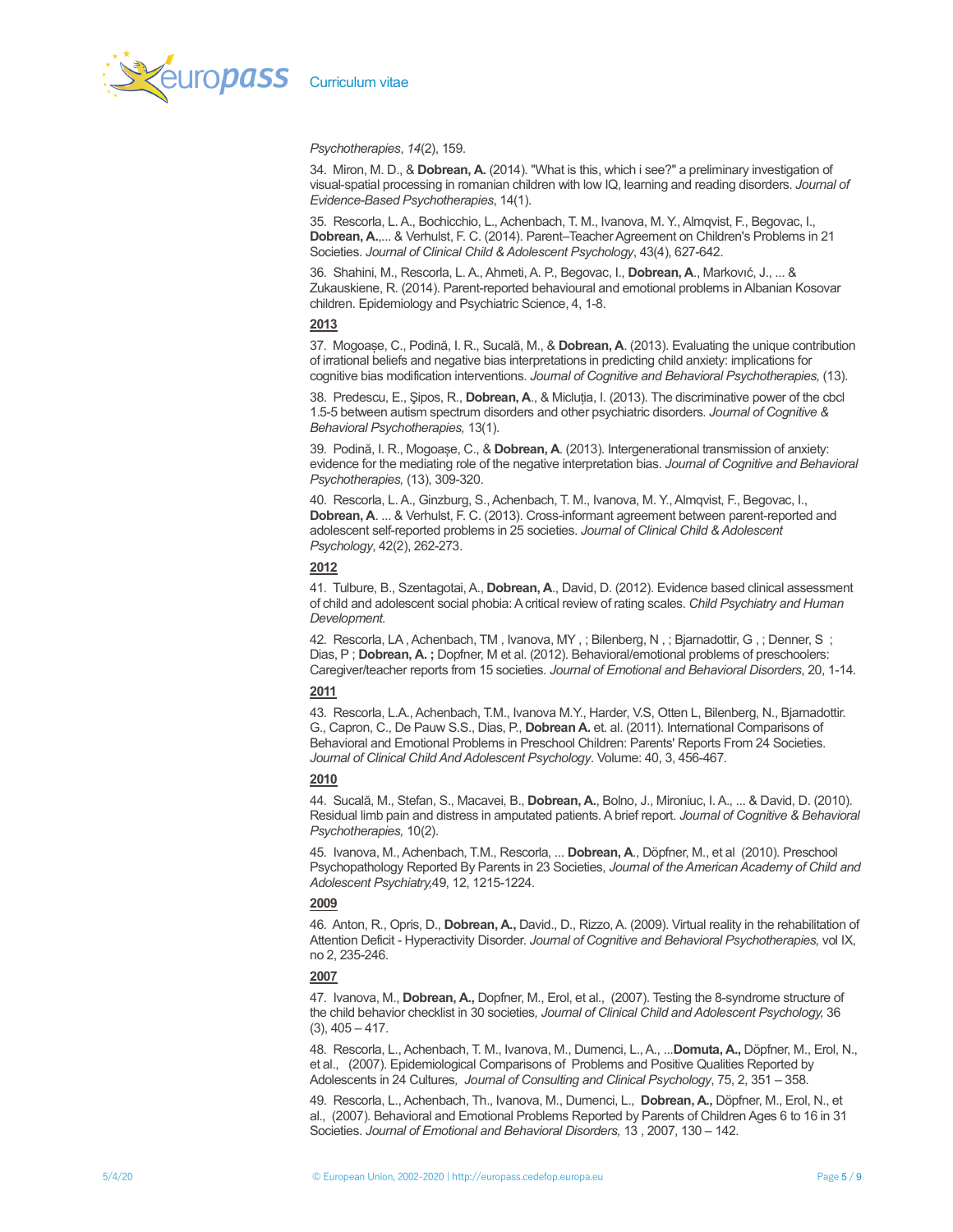50. Ivanova MY, Achenbach TM, Rescorla LA, Dumenci L, Almqvist F, Bilenberg N, Bird H, Broberg AG, **Dobrean A,** Döpfner M, Erol N, Forns M, Hannesdottir H, Kanbayashi Y, Lambert MC, Leung P, Minaei A, Mulatu MS, et al., (2007). The generalizability of the Youth Self-Report syndrome structure in 23 societies. Journal of Consulting and Clinical Psychology, 75 (5), 729 – 738

51. Rescorla, L., Achenbach, T. M., Ginzburg, S., Ivanova M., Dumenci, L., A., Almqvist, F., Bathiche, M., Bilenberg, N., Bird, H., Domuta, A., Erol, N., et al., (2007). Consistency of Teachers-Reported Problem for Students in 21 Cultures , School Psychology Review, 36, 1 , 2007, 91 – 110.

52. Masha Y. Ivanova, Thomas M. Achenbach, Leslie A. Rescorla, Levent Dumenci, Fredrik Almqvist, Bathiche, M., Bilenberg, N., Bird, H., Domuta, A., Erol, N., Fombonne, N., Fonseca, A., Frigerio, A., et al (2007). Testing the Teacher's Report Form Syndromes in 20 Countries. School Psychology Review, 36, 3, 468-483

## 2002

53. David, D., Moore, M., & Domuta, A. (2002). Romanian psychology on the international psychological scene: A preliminary critical and empirical approach. European Psychologist, 7, 153- 160.

#### International publications indexed in BDI

54. David, C., Dobrean, A., & van Luit, J. H. (2015). Psychometric properties of Early Numeracy Test in Romanian language Preliminary data. Erdelyi Pszichologiai Szemle= Transylvanian Journal of Psychology, 16(1), 57.

55. David, D., Dobrean, A., Pasarelu, C., Matu, S. A., & Comsa, M. (2015). The national psychological/intelligence profile of Romanians: An in depth analysis of the regional national intelligence profile of Romanians. Erdelyi Pszichologiai Szemle= Transylvanian Journal of Psychology, 16(2), 123.

56. Pasarelu, C. R., Dobrean, A., Predescu, E., Sipos, R., & Lupu, V. (2015). Intergenerational transmission of worry a transdiagnostic factor in child internalizing symptomatology. Romanian Journal of Child & Adolescent Psychiatry, 3(1).

57. Pasarelu, C. R., & Dobrean, A. (2015). Child's negative automatic thoughts as a mediator in the relationship between mother's and child's social anxiety symptoms. Erdelyi Pszichologiai Szemle= Transylvanian Journal of Psychology, 16(2), 163.

58. Pantis, E., Robe, A., Pasarelu, C., Dobrean, A., & Miclutia, I. (2015). Accuracy of the multidimensional anxiety scale for children as a screening tool for anxiety disorders.Romanian Journal of Psychopharmacology, 15, 185-195.

59. David, D., Dobrean, A., Mogoaşe, C., & Dobrescu, I. (2013). Screening for Autism in Romanian Population: An Initial Study Investigating the Clinical Utility of the Screening Questionnaire for Autism Spectrum Disorders (Chestionarul de Screening pentru Tulburări de Spectru Autist-CS-TSA). Transylvanian Journal of Psychology, 14(2).

60. David, D., & Dobrean, A. (2013). Commentary on 'Psychological therapies for the treatment of post‐traumatic stress disorder in children and adolescents'.Evidence‐Based Child Health: A Cochrane Review Journal, 8(3), 1117-1119.

61. Predescu, E., Dobrean, A., Cristina, P. O. P., Miclutia, I., & Sipos, R. (2013). Cognitive Coping Strategies and Emotional Distress in Mothers of Children with Autism Spectrum Disorder. Applied Medical Informatics, 32(2), 14-21.

62. Beldean-Galea, I. E., Ţigan, Ş. I., Cristian, S. T. A. N., & Dobrean, A. (2012). Efficacy Study of a Primary Intervention School Violence Program.Applied Medical Informatics, 31(3), 47-54

63. Coogan, A. N., Dobrean, A., Donev, R. M., Mateescu, L., Müller, U., Thome, J., & Voinescu, B. I. (2012). Adult attention deficit hyperactivity disorder: translating research into practice. ADHD Attention Deficit and Hyperactivity Disorders, 4(1), 41-51.

64. Gavita, O. A., Dobrean, A., & David, D. (2010). Placement Stability & Quality of Life in Foster Parents of Children Presenting Aggressive Behavior: Efficacy of a Cognitive-Behavioral Parent Program. Revista de Asistenţă Socială, 2, 159-169

65. Mironiuc, A., Mironiuc, C., Dobrean, A., Stancu, B. (2008). Bioethical approach in vascular surgery. Studia Universitatias Babes-Bolyai, Psychologia-Paedagogia, 2, 75-87

66. Domuţa, A. (2004). Analiza deficitului de atenţie şi hiperactivitate la vârsta preşcolară pe baza metodei observaţiei. Cognitie, Creier, Comportament

67. Domuţa, A., Creţiu, M. (2002). Memoria implicită perceptuală şi conceptuală la copiii cu ADHD. In Cognitie, Creier, Comportament, vol. VI, nr. 1, martie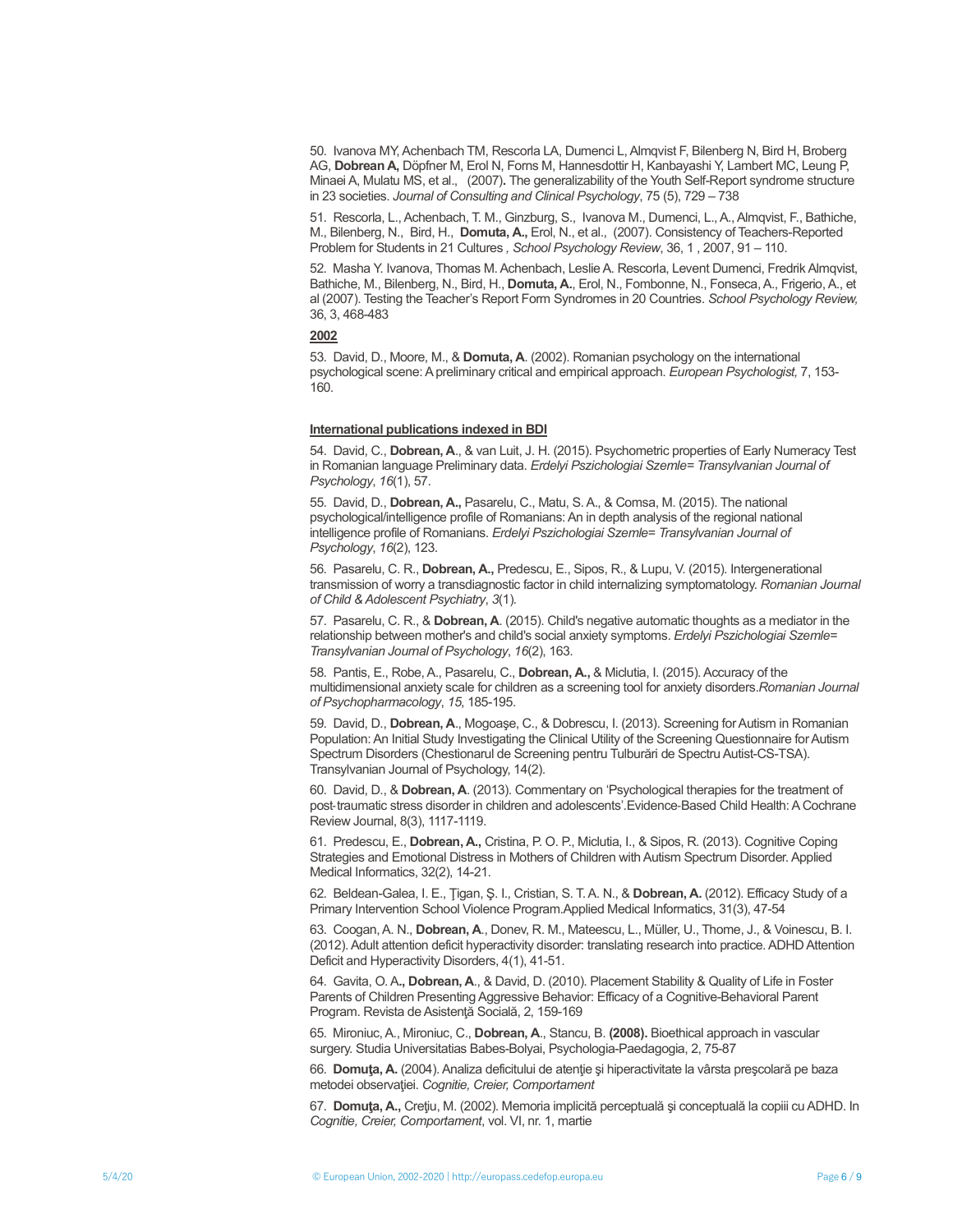

68. Benga, O., Domuta, A. (2000). Assessment of executive functions in childhood psychopathology, Studia Universitatis, 1.

69. Domuţa, A. (1998). Gudjonsson Suggestibilty Scale (Form 2); A Romanian study of reliability. Studia Universitatias Babes-Bolyai, Psychologia-Paedagogia, 1-2, 83-87

70. Domuța, A. (1997). Un instrument de evaluare a sugestibilității interogative: Scala de sugestibilitate interogativă Gudjonsson 2 (An instrument for the assessment of the interrogative suggestibility Gudjonsson 2). Cogniție, Creier, Comportament, 3, 319-335

#### Books

71. David, D., Dobrean, A., Gotiu, M. (2015). Retman si Retmagia. Desene animate terapeutice.

72. Domuţa, A. (2005). Evaluarea sindromului ADHD la vârsta preşcolară. Casa Cărții de Știință, Cluj-Napoca

73. Domuta, A. J. Lebeer, A. Hansen, M. Roth, I. Szamoskozi, M. Cretiu (2004). Educaţia cognitivă. Editura Presa Universitara Clujeana

74. Domuta, A., János, R., & Crețiu, M. (2004). Solving Social Problems Related to Children. Presa Universitară Clujeană

75. Domuta, A. M. Roth, R. Janos, M. Cretu.(2004). Rezolvarea problemelor sociale ale copiilor Editura Presa Universitara Clujeana.

#### Chapters in Books - International

76. David, D. O., DiGiuseppe, R., Dobrean, A., Păsărelu, C. R., & Balazsi, R. (2019). The measurement of irrationality and rationality. In Advances in REBT (pp. 79-100). Springer, Cham.

77. Dobrean, A., Păsărelu, C. R., Döpfner, M., David, D., Jay Lynn, S., & H Montgomery, G. (2018). Varieties of Psychotherapy for Attention‐Deficit Hyperactivity Disorder. Evidence‐Based Psychotherapy: The State of the Science and Practice, 435-22.

78. Cristea, I. A., Stefan, S., David, O., Mogoase, C., & Dobrean, A. (2016). General Overview. In REBT in the Treatment of Anxiety Disorders in Children and Adults (pp. 1-11). Springer International Publishing.

79. Cristea, I. A., Stefan, S., David, O., Mogoase, C., & Dobrean, A. (2016). Rational-Emotive and Cognitive-Behavior Therapy for Generalized Anxiety Disorder. In REBT in the Treatment of Anxiety Disorders in Children and Adults (pp. 15-30). Springer International Publishing.

80. Cristea, I. A., Stefan, S., David, O., Mogoase, C., & Dobrean, A. (2016). Rational-Emotive and Cognitive-Behavior Therapy Using Virtual Reality (RE&CBT-VR): A Short Protocol for Social Anxiety Disorder. In REBT in the Treatment of Anxiety Disorders in Children and Adults (pp. 31-48). Springer International Publishing.

81. Cristea, I. A., Stefan, S., David, O., Mogoase, C., & Dobrean, A. (2016). Rational-Emotive and Cognitive-Behavior Therapy (RE&BT) Treatment Protocol for Anxiety in Children and Adolescents. In REBT in the Treatment of Anxiety Disorders in Children and Adults (pp. 51-67). Springer International Publishing.

82. Cristea, I. A., Stefan, S., David, O., Mogoase, C., & Dobrean, A. (2016). Rational Stories for Children. A Rational Emotive Education Protocol for Approaching Anxiety in Children and Adolescents Based on the Stories Book The Retmagic and Wonderful Adventures of Retman. In REBT in the Treatment of Anxiety Disorders in Children and Adults (pp. 69-79). Springer International Publishing.

83. Dobrean, A., Păsărelu, C. (2016). Impact of social media on social anxiety: a systematic review. In Anxiety Disorders, Intech Open.

84. Păsărelu, C., Dobrean, A.(2016). Parental involvement in remotely-delivered CBT interventions for anxiety problems in children and adolescents: a systematic review In Anxiety Disorders, Intech Open.

85. Cristea, I. A., Stefan, S., David, O., Mogoase, C., & Dobrean, A. (2015). REBT in the Treatment of Anxiety Disorders in Children and Adults. Springer International Publishing

#### Chapters in books - National

86. Dobrean, A., Păsărelu, C. Bernard., M. (2019). Educația Da, Poti, Reușești!, în Enea,. (Ed.). Intervenții psihologice în școală. Manualul consilierului școlar. Editura Polirom. Iași.

87. Dobrean, A., Păsărelu, C. (2019). Evaluarea elevilor : tipuri de instrumente si necesitatea cunoașterii DSM, în în Enea,. (Ed.). Intervenții psihologice în școală. Manualul consilierului școlar.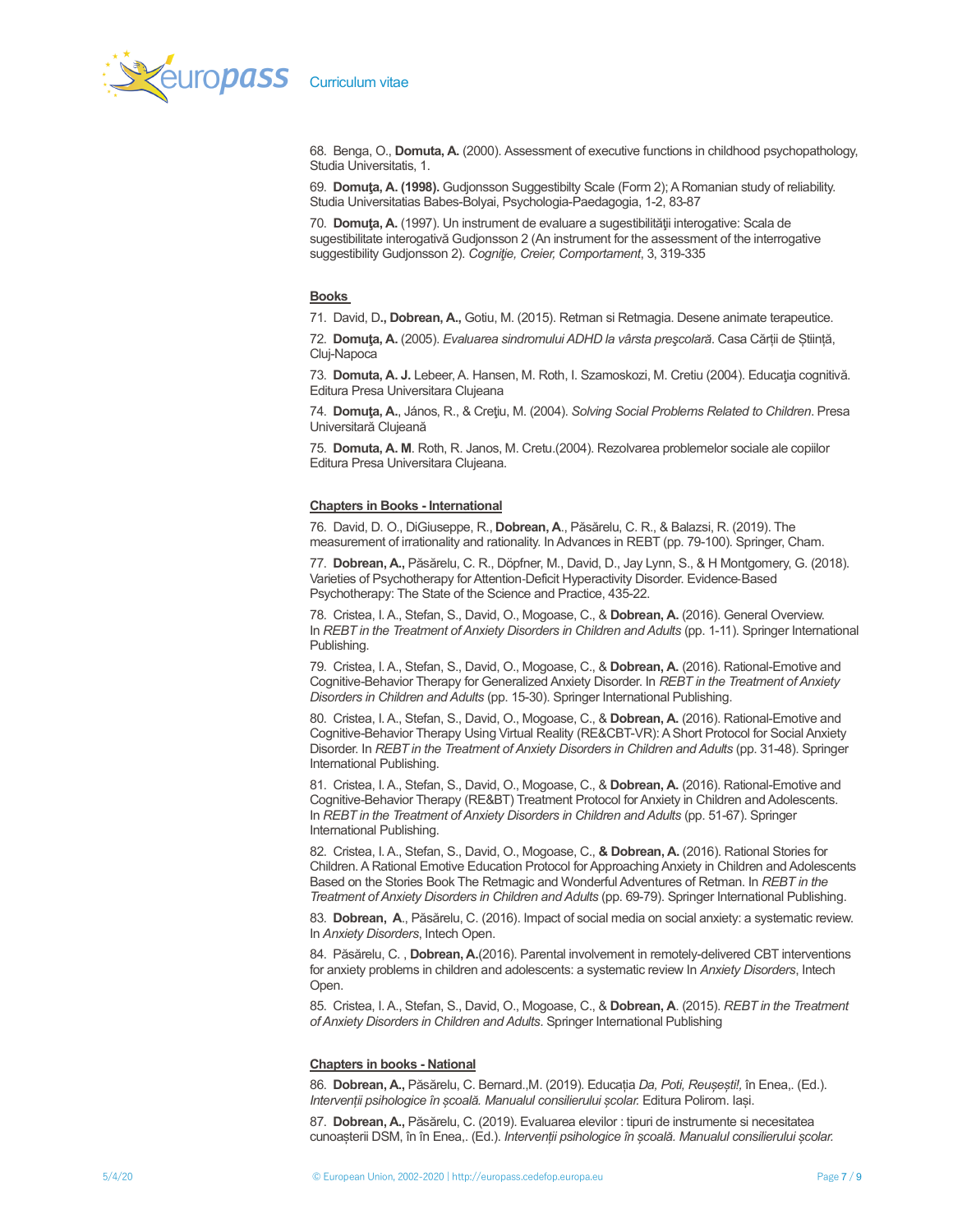Editura Polirom. Iași.

88. Dobrean, A., Păsărelu, C. (2017). Evaluarea funcționării intelectuale, în Enea, V. & Dafinoiu, I. (Eds.). Evaluarea psihologică. Manualul psihologului clinician. Editura Polirom. Iași.

89. Dobrean. A.,David, D. (2012). Adaptarea in limba romana a inventarului BDI-II, In Beck et al. 2012, Inventarul de depresie BDI-II, Editura RTS, Cluj-Napoca

90. Dobrean. A. (2012). Adaptarea in limba romana a scalei WISC-IV, In Wechsler, D. 2012, Scala de inteligenta WISC-IV, Editura RTS, Cluj-Napoca

91. Dobrean, A., David, D., Sucală, M., Macavei, B. (2010). Elaborarea protocoalelor de psihodiagnostic şi evaluare clinică. În Mironiuc, A. (ed.) Ischemia citică aterosclerotică a mebrelor inferioare. Protocoale de evaluare. Casa Cărţii de Ştiinţă. Cluj-Napoca.

92. Sucala, M., Igna, R., Dobrean, A., Szentagotai, A., & David, D. (2010). Evaluarea si interventia psihologica în durerea din ischemia critica. În I. A. Mironiuc (Ed). Ischemia critica aterosclerotica a membrelor inferioare. Ghid de diagnostic si tratament. Cluj-Napoca: Casa Cartii de Stiinta.

93. Dobrean. A., Tătaru, L., Bernard, M., (2009). Educația socială și emotională a preșcolarilor. Prezentarea unui program inovativ de intervenţie formativă. În Glava et. al., (eds). Educaţia timpurie. Ghid metodic pentru aplicarea curriculum-ului prescolar. Paralela 45, Bucureşti.

94. Dobrean, A. (2009). Tulburarea de atenție și hiperactivitate la copii. Metode de evaluare și diagnostic. Cluj Napoca. Editura Casa Cărții de Știință.

95. Dobrean, A., Raven, J., Comşa, M., Rusu, C. (2008). The Romanian Standardisation of the SPM Plus: Sample and General Results. În Raven, J. & Raven, J. (eds). Uses and abuses of intelligence, Royal Fireworks Press, Unionville, New York, USA

96. Bian, A., David D., Dobrean A., Anton R., Cristea I., Sucala M. (2008). Rolul psihoterapiei in durerea postoperatorie a pacientilor amputati: implicatii pentru cresterea calitatii vietii, În Mironiuc I, (Ed), Ischemia Critica Aterosclerotica a membrelor Inferioare, Cluj-Napoca, Editura Casa Cărţii de Ştiinţă, 153-164.

97. David, D., Iftene, F., Dobrean A., (2008). ADHD- resurse pentru educatori. Cluj Napoca. Editura **Sinansis** 

98. Domuta, A., Comsa, M., Raven, J., Raven, J.C., Prieler, J., & Gerhard, F, (2004). The 2003 Romanian Standardisation and Item Analysis of the SPM Plus. În J Raven, J. C. Raven, and J. H. Court (Ed): SPM Manual, Section 3. OPP: London.

99. Domuta A., Vonas G. (2003). Manualul testului de Imagini mintale - transformari, în M. Miclea si A. Domuta (Ed.) Bateria de teste psihologice de aptitudini cognitive. Manual de utilizare. ASCR Press, Cluj-Napoca

100. Domuta A., Vonas G. (2003). Manualul testului de Orientare spatiala, în M. Miclea si A. Domuta (Ed.) Bateria de teste psihologice de aptitudini cognitive. Manual de utilizare. ASCR Press, Cluj-Napoca.

101. Domuta A., Vonas G. (2003). Manualul testului de Generare de imagini, în M. Miclea si A. Domuta (Ed.) Bateria de teste psihologice de aptitudini cognitive. Manual de utilizare. ASCR Press, Cluj-Napoca

102. Dobrean, A. (2001). Considerations on children's psychological assessment process, În Benga, O., Miclea, M. (Eds.), Development and Cognition. Cluj-Napoca:University Press.

103. Domuta, A. (1998). Învătarea mediată. În David, D., Szamoskozi S., Holdevici, I., Băban, A. (Ed). Psihoterapie şi hipnoterapie cognitiv-comportamentală. Cluj-Napoca: Editura Risoprint.

#### Psychological tests adaptations

104. Brickenkamp, R. (2012). Testul de atenție concentrate d2. Editura RTS: Cluj-Napoca. Coordonarea adaptării testului in limba română.

105. Wechsler, D. (2012). Scala de Inteligenţă Wechsler pentru Copii – ediţia a patra – WISC-IV. Editura RTS: Cluj-Napoca. Coordonarea adaptării testului in limba română.

106. Beck, A. T., Steer, R. A., Brown, G. K. (2012). Inventarul de depresie Beck, Editura RTS: Cluj-Napoca. Coordonarea adaptării testului in limba română.

107. Achenbach, T. M., Rescorla, L. (2012). Sistemul Achenbach Al Evaluării Bazate Empiric (ASEBA). Editura RTS: Cluj-Napoca. Coordonarea adaptării testului in limba română.

108. J. Raven, J. C. Raven, J. H. Court. (2006). Matrici Progresive Avansate. Editura RTS: Cluj-Napoca. Coordonarea adaptării testului in limba română.

109. J. Raven, J. C. Raven, J. H. Court. (2005). Matrici Progresive Color. Editura RTS: Cluj-Napoca. Coordonarea adaptării testului in limba română